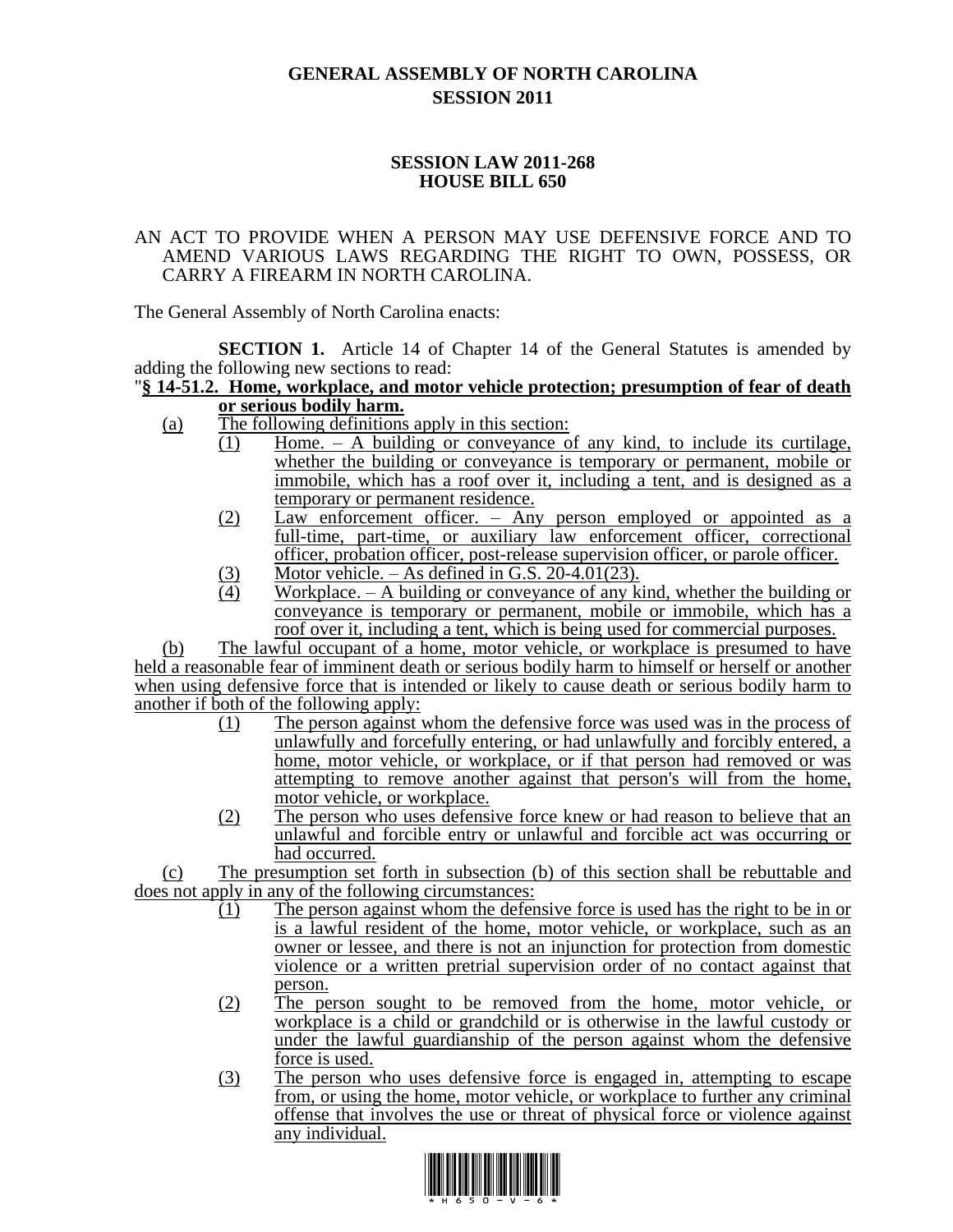- (4) The person against whom the defensive force is used is a law enforcement officer or bail bondsman who enters or attempts to enter a home, motor vehicle, or workplace in the lawful performance of his or her official duties, and the officer or bail bondsman identified himself or herself in accordance with any applicable law or the person using force knew or reasonably should have known that the person entering or attempting to enter was a law enforcement officer or bail bondsman in the lawful performance of his or her official duties.
- (5) The person against whom the defensive force is used (i) has discontinued all efforts to unlawfully and forcefully enter the home, motor vehicle, or workplace and (ii) has exited the home, motor vehicle, or workplace.

(d) A person who unlawfully and by force enters or attempts to enter a person's home, motor vehicle, or workplace is presumed to be doing so with the intent to commit an unlawful act involving force or violence.

(e) A person who uses force as permitted by this section is justified in using such force and is immune from civil or criminal liability for the use of such force, unless the person against whom force was used is a law enforcement officer or bail bondsman who was lawfully acting in the performance of his or her official duties and the officer or bail bondsman identified himself or herself in accordance with any applicable law or the person using force knew or reasonably should have known that the person was a law enforcement officer or bail bondsman in the lawful performance of his or her official duties.

(f) A lawful occupant within his or her home, motor vehicle, or workplace does not have a duty to retreat from an intruder in the circumstances described in this section.

(g) This section is not intended to repeal or limit any other defense that may exist under the common law.

# "**§ 14-51.3. Use of force in defense of person; relief from criminal or civil liability.**

(a) A person is justified in using force, except deadly force, against another when and to the extent that the person reasonably believes that the conduct is necessary to defend himself or herself or another against the other's imminent use of unlawful force. However, a person is justified in the use of deadly force and does not have a duty to retreat in any place he or she has the lawful right to be if either of the following applies:

- (1) He or she reasonably believes that such force is necessary to prevent imminent death or great bodily harm to himself or herself or another.
- (2) Under the circumstances permitted pursuant to G.S. 14-51.2.

(b) A person who uses force as permitted by this section is justified in using such force and is immune from civil or criminal liability for the use of such force, unless the person against whom force was used is a law enforcement officer or bail bondsman who was lawfully acting in the performance of his or her official duties and the officer or bail bondsman identified himself or herself in accordance with any applicable law or the person using force knew or reasonably should have known that the person was a law enforcement officer or bail bondsman in the lawful performance of his or her official duties.

# "**§ 14-51.4. Justification for defensive force not available.**

The justification described in G.S. 14-51.2 and G.S. 14-51.3 is not available to a person who used defensive force and who:

- (1) Was attempting to commit, committing, or escaping after the commission of a felony.
- (2) Initially provokes the use of force against himself or herself. However, the person who initially provokes the use of force against himself or herself will be justified in using defensive force if either of the following occur:
	- a. The force used by the person who was provoked is so serious that the person using defensive force reasonably believes that he or she was in imminent danger of death or serious bodily harm, the person using defensive force had no reasonable means to retreat, and the use of force which is likely to cause death or serious bodily harm to the person who was provoked was the only way to escape the danger.
	- b. The person who used defensive force withdraws, in good faith, from physical contact with the person who was provoked, and indicates clearly that he or she desires to withdraw and terminate the use of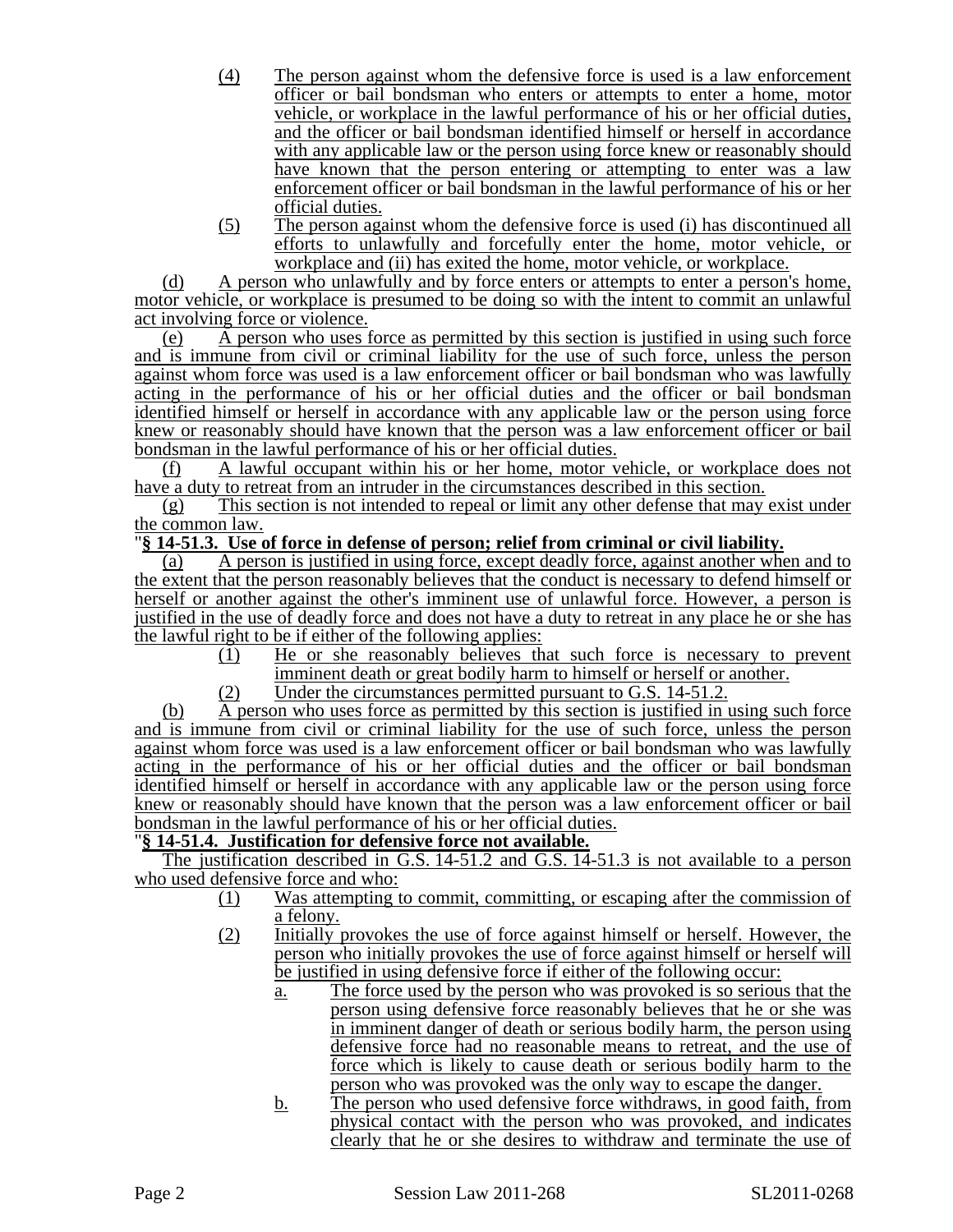force, but the person who was provoked continues or resumes the use of force."

# **SECTION 2.** G.S. 14-51.1 is repealed.

**SECTION 3.** G.S. 14-269 reads as rewritten:

#### "**§ 14-269. Carrying concealed weapons.**

(a) It shall be unlawful for any person willfully and intentionally to carry concealed about his person any bowie knife, dirk, dagger, slung shot, loaded cane, metallic knuckles, razor, shurikin, stun gun, or other deadly weapon of like kind, except when the person is on the person's own premises.

(a1) It shall be unlawful for any person willfully and intentionally to carry concealed about his person any pistol or gun except in the following circumstances:

- (1) The person is on the person's own premises.
- (2) The deadly weapon is a handgun, and the person has a concealed handgun permit issued in accordance with Article 54B of this Chapter or considered valid under G.S. 14-415.24.G.S. 14-415.24, and the person is carrying the concealed handgun in accordance with the scope of the concealed handgun permit as set out in G.S. 14-415.11(c).
- (3) The deadly weapon is a handgun and the person is a military permittee as defined under G.S. 14-415.10(2a) who provides to the law enforcement officer proof of deployment as required under G.S. 14-415.11(a).
- (b) This prohibition shall not apply to the following persons:
	- (1) Officers and enlisted personnel of the armed forces of the United States when in discharge of their official duties as such and acting under orders requiring them to carry arms and weapons;
	- (2) Civil and law enforcement officers of the United States;
	- (3) Officers and soldiers of the militia and the National Guard when called into actual service;
	- (4) Officers of the State, or of any county, city, town, or company police agency charged with the execution of the laws of the State, when acting in the discharge of their official duties;
	- (4a) Any person who is a district attorney, an assistant district attorney, or an investigator employed by the office of a district attorney and who has a concealed handgun permit issued in accordance with Article 54B of this Chapter or considered valid under G.S. 14-415.24; provided that the person shall not carry a concealed weapon at any time while in a courtroom or while consuming alcohol or an unlawful controlled substance or while alcohol or an unlawful controlled substance remains in the person's body. The district attorney, assistant district attorney, or investigator shall secure the weapon in a locked compartment when the weapon is not on the person of the district attorney, assistant district attorney, or investigator;
	- (4b) Any person who meets all of the following conditions:
		- a. Is a qualified retired law enforcement officer as defined in G.S. 14-415.10.
		- b. Is the holder of a concealed handgun permit in accordance with Article 54B of this Chapter.
		- c. Is certified by the North Carolina Criminal Justice Education and Training Standards Commission pursuant to G.S. 14-415.26.
	- (4c) Detention personnel or correctional officers employed by the State or a unit of local government who park a vehicle in a space that is authorized for their use in the course of their duties may transport a firearm to the parking space and store that firearm in the vehicle parked in the parking space, provided that: (i) the firearm is in a closed compartment or container within the locked vehicle, or (ii) the firearm is in a locked container securely affixed to the vehicle.
	- (5) Sworn law-enforcement officers, when off-duty, provided that an officer does not carry a concealed weapon while consuming alcohol or an unlawful controlled substance or while alcohol or an unlawful controlled substance remains in the officer's body.

…."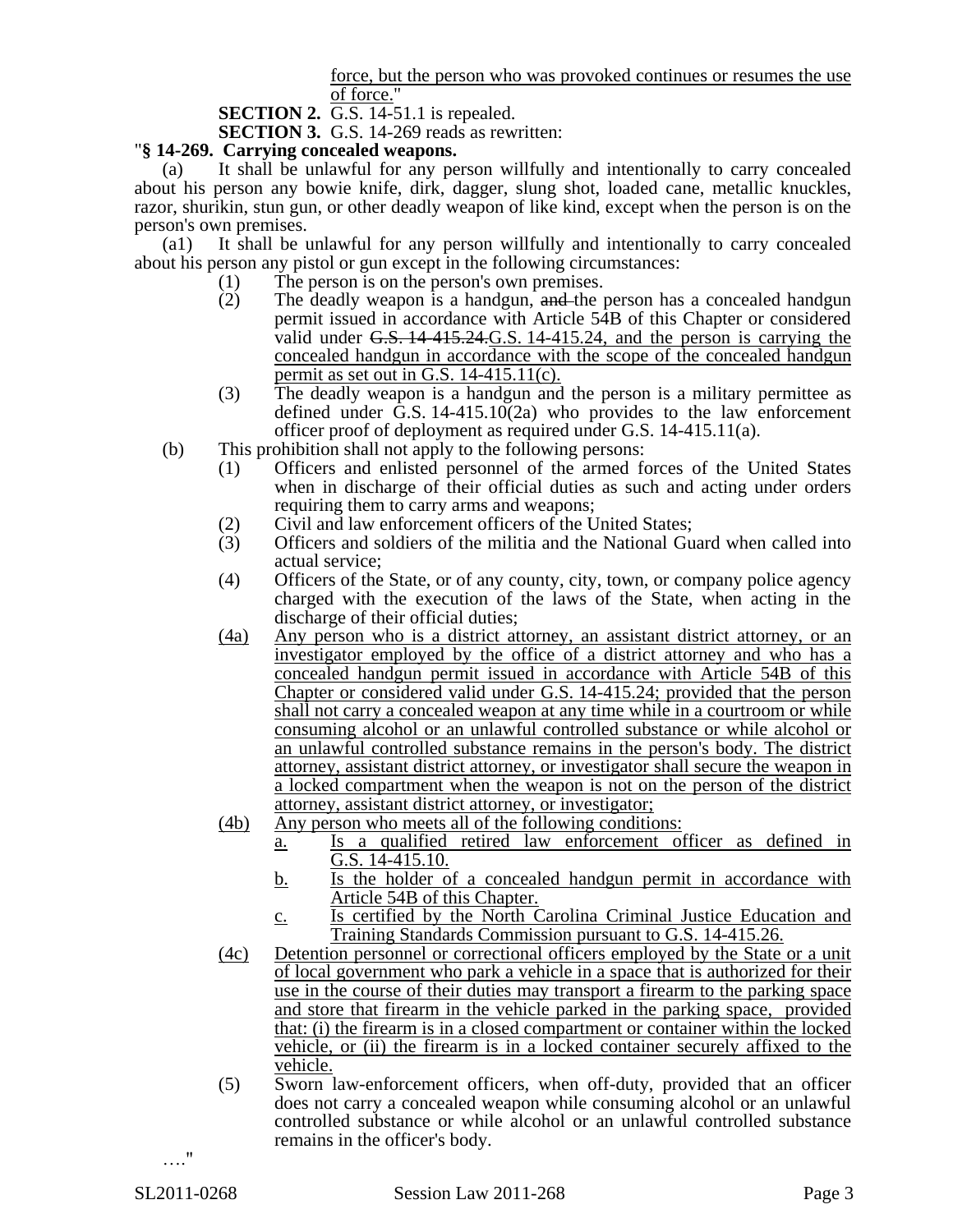# **SECTION 4.** G.S. 14-269.2(b) reads as rewritten:

"(b) It shall be a Class I felony for any person knowingly to possess or carry, whether openly or concealed, any gun, rifle, pistol, or other firearm of any kind on educational property or to a curricular or extracurricular activity sponsored by a school. Unless the conduct is covered under some other provision of law providing greater punishment, any person who willfully discharges a firearm of any kind on educational property is guilty of a Class F felony. However, this subsection does not apply to a BB gun, stun gun, air rifle, or air pistol."

**SECTION 5.** G.S. 14-269.4 reads as rewritten:

# "**§ 14-269.4. Weapons on certain State property and in courthouses.**

It shall be unlawful for any person to possess, or carry, whether openly or concealed, any deadly weapon, not used solely for instructional or officially sanctioned ceremonial purposes in the State Capitol Building, the Executive Mansion, the Western Residence of the Governor, or on the grounds of any of these buildings, and in any building housing any court of the General Court of Justice. If a court is housed in a building containing nonpublic uses in addition to the court, then this prohibition shall apply only to that portion of the building used for court purposes while the building is being used for court purposes.

This section shall not apply to: to any of the following:

- (1) Repealed by S.L. 1997-238, s. 3, effective June 27, 1997,
- (1a) A person exempted by the provisions of  $\overline{G.S. 14-269(b), G.S. 14-269(b)}$ .
- (2) through (4) Repealed by S.L. 1997-238, s. 3, effective June 27, 1997,
- (4a) Any person in a building housing a court of the General Court of Justice in possession of a weapon for evidentiary purposes, to deliver it to a law-enforcement agency, or for purposes of registration, registration.
- (4b) Any district court judge or superior court judge who carries or possesses a concealed handgun in a building housing a court of the General Court of Justice if the judge is in the building to discharge his or her official duties and the judge has a concealed handgun permit issued in accordance with Article 54B of this Chapter or considered valid under G.S. 14-415.24,G.S. 14-415.24.
- (4c) Firearms in a courthouse, carried by detention officers employed by and authorized by the sheriff to carry firearms, firearms.
- (4d) Any magistrate who carries or possesses a concealed handgun in any portion of a building housing a court of the General Court of Justice other than a courtroom itself unless the magistrate is presiding in that courtroom, if the magistrate (i) is in the building to discharge the magistrate's official duties, (ii) has a concealed handgun permit issued in accordance with Article 54B of this Chapter or considered valid under G.S. 14-415.24, (iii) has successfully completed a one-time weapons retention training substantially similar to that provided to certified law enforcement officers in North Carolina, and (iv) secures the weapon in a locked compartment when the weapon is not on the magistrate's person, person.
- (5) State-owned rest areas, rest stops along the highways, and State-owned hunting and fishing reservations.
- (6) A person with a permit issued in accordance with Article 54B of this Chapter or considered valid under G.S. 14-415.24 who has a firearm in a closed compartment or container within the person's locked vehicle or in a locked container securely affixed to the person's vehicle. A person may unlock the vehicle to enter or exit the vehicle provided the firearm remains in the closed compartment at all times and the vehicle is locked immediately following the entrance or exit.

Any person violating the provisions of this section shall be guilty of a Class 1 misdemeanor."

**SECTION 6.** G.S. 14-269.7(a) reads as rewritten:

"(a) Any minor who willfully and intentionally possesses or carries a handgun is guilty of a Class 2 Class 1 misdemeanor."

**SECTION 7.** G.S. 14-269.8(a) reads as rewritten:

"(a) In accordance with G.S. 50B-3.1, it is unlawful for any person to  $\theta$ wn, possess, purchase, or receive or attempt to  $\theta$ , possess, purchase, or receive a firearm, as defined in G.S. 14-409.39(2), machine gun, ammunition, or permits to purchase or carry concealed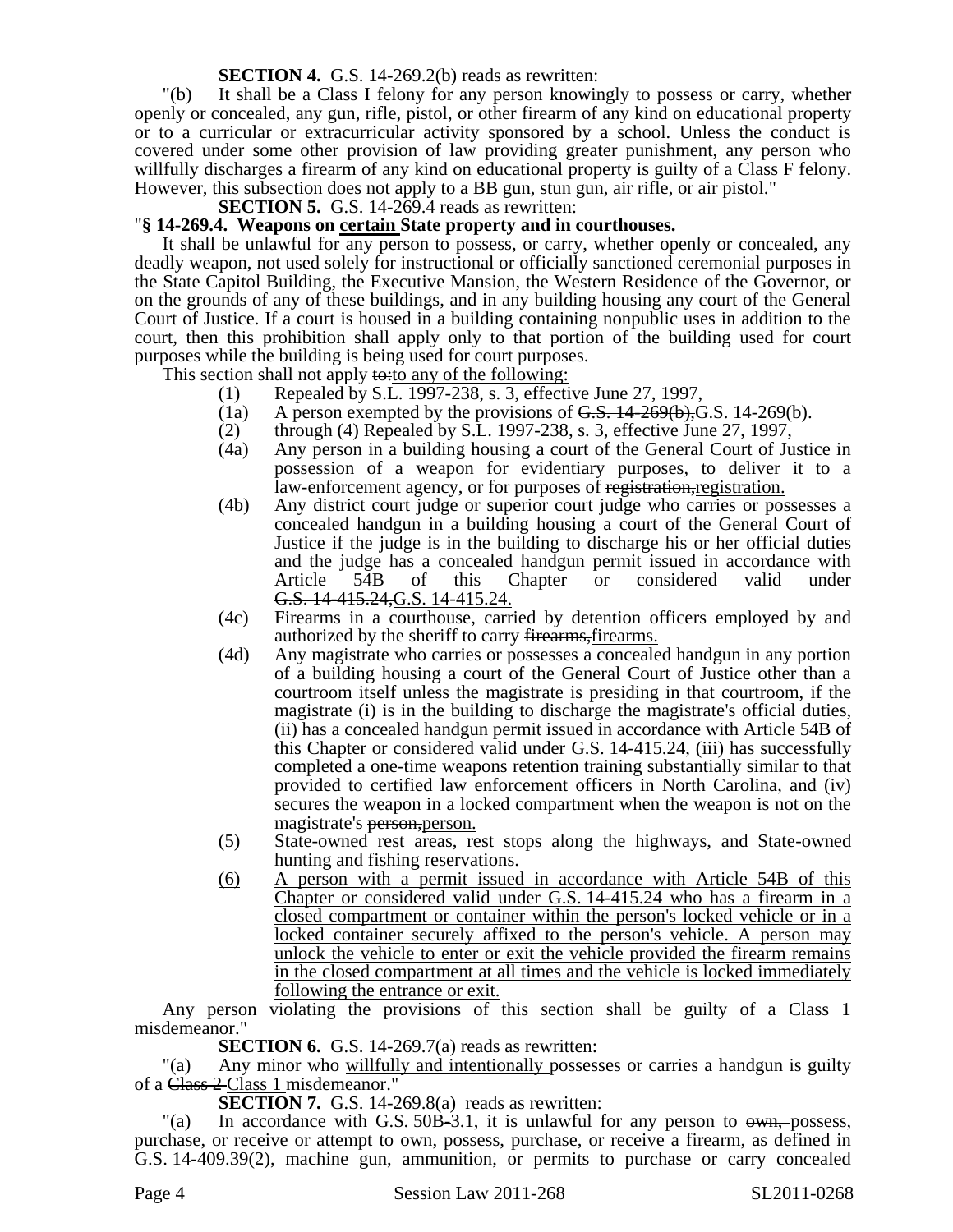firearms if ordered by the court for so long as that protective order or any successive protective order entered against that person pursuant to Chapter 50B of the General Statutes is in effect." **SECTION 8.** G.S. 14-288.8(b) reads as rewritten:

- $"$ (b) This section does not apply to: to any of the following:
	- (1) Persons exempted from the provisions of G.S. 14-269 with respect to any activities lawfully engaged in while carrying out their duties.
	- (2) Importers, manufacturers, dealers, and collectors of firearms, ammunition, or destructive devices validly licensed under the laws of the United States or the State of North Carolina, while lawfully engaged in activities authorized under their licenses.
	- (3) Persons under contract with the United States, the State of North Carolina, or any agency of either government, with respect to any activities lawfully engaged in under their contracts.
	- (4) Inventors, designers, ordnance consultants and researchers, chemists, physicists, and other persons lawfully engaged in pursuits designed to enlarge knowledge or to facilitate the creation, development, or manufacture of weapons of mass death and destruction intended for use in a manner consistent with the laws of the United States and the State of North Carolina.
	- (5) Persons who lawfully possess or own a weapon as defined in subsection (c) of this section in compliance with 26 U.S.C. Chapter 53, §§ 5801-5871. Nothing in this subdivision shall limit the discretion of the sheriff in executing the paperwork required by the United States Bureau of Alcohol, Tobacco and Firearms for such person to obtain the weapon."

**SECTION 9.** G.S. 14-409(b) reads as rewritten:

"(b) It shall be unlawful for any person, firm or corporation to manufacture, sell, give away, dispose of, use or possess machine guns, submachine guns, or other like weapons as defined by subsection (a) of this section: Provided, however, that this subsection shall not apply to the following:

Banks, merchants, and recognized business establishments for use in their respective places of business, who shall first apply to and receive from the sheriff of the county in which said business is located, a permit to possess the said weapons for the purpose of defending the said business; officers and soldiers of the United States Army, when in discharge of their official duties, officers and soldiers of the militia when called into actual service, officers of the State, or of any county, city or town, charged with the execution of the laws of the State, when acting in the discharge of their official duties; the manufacture, use or possession of such weapons for scientific or experimental purposes when such manufacture, use or possession is lawful under federal laws and the weapon is registered with a federal agency, and when a permit to manufacture, use or possess the weapon is issued by the sheriff of the county in which the weapon is located. located; a person who lawfully possesses or owns a weapon as defined by subsection (a) of this section in compliance with 26 U.S.C. Chapter 53, §§ 5801-5871. Nothing in this subdivision shall limit the discretion of the sheriff in executing the paperwork required by the United States Bureau of Alcohol, Tobacco and Firearms for such person to obtain the weapon. Provided, further, that any bona fide resident of this State who now owns a machine gun used in former wars, as a relic or souvenir, may retain and keep same as his or her property without violating the provisions of this section upon his reporting said ownership to the sheriff of the county in which said person lives."

# **SECTION 10.** G.S. 14-404(d) reads as rewritten:

"(d) Nothing in this Article shall apply to officers authorized by law to carry firearms if the officers identify themselves to the vendor or donor as being officers authorized by law to carry firearms and state that the purpose for the purchase of the firearms is directly related to the law officers' official duties.provide any of the following:

- (1) A letter signed by the officer's supervisor or superior officer stating that the officer is authorized by law to carry a firearm.
- $\frac{12}{2}$  A current photographic identification card issued by the officer's employer.<br>
A current photographic identification card issued by a State agency the
- A current photographic identification card issued by a State agency that identifies the individual as a law enforcement officer certified by the State of North Carolina.
- (4) A current identification card issued by the officer's employer and another form of current photographic identification."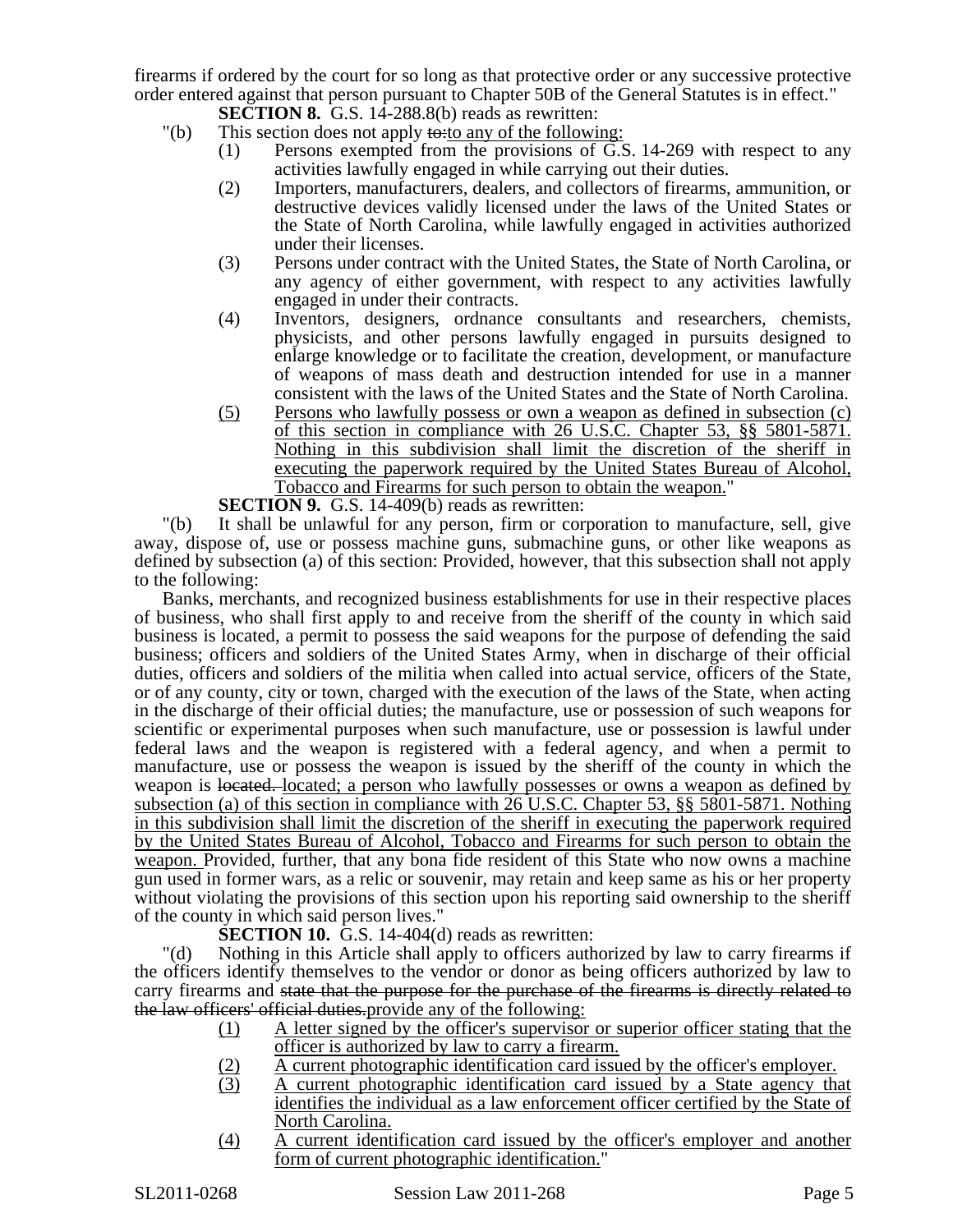**SECTION 11.** Article 53A of Chapter 14 of the General Statutes is amended by adding a new section to read:

#### "**§ 14-408.1. Solicit unlawful purchase of firearm; unlawful to provide materially false information regarding legality of firearm or ammunition transfer.**

(a) The following definitions apply in this section:

- (1) Ammunition. Any cartridge, shell, or projectile designed for use in a firearm.
	- (2) Firearm. A handgun, shotgun, or rifle which expels a projectile by action of an explosion.
	- (3) Handgun. A pistol, revolver, or other gun that has a short stock and is designed to be held and fired by the use of a single hand.
	- (4) Licensed dealer. A person who is licensed pursuant to 18 U.S.C. § 923 to engage in the business of dealing in firearms.
	- (5) Materially false information. Information that portrays an illegal transaction as legal or a legal transaction as illegal.
	- (6) Private seller. A person who sells or offers for sale any firearm, as defined in G.S. 14-409.39, or ammunition.

(b) Any person who knowingly solicits, persuades, encourages, or entices a licensed dealer or private seller of firearms or ammunition to transfer a firearm or ammunition under circumstances that the person knows would violate the laws of this State or the United States is guilty of a Class F felony.

(c) Any person who provides to a licensed dealer or private seller of firearms or ammunition information that the person knows to be materially false information with the intent to deceive the dealer or seller about the legality of a transfer of a firearm or ammunition is guilty of a Class F felony.

(d) Any person who willfully procures another to engage in conduct prohibited by this section shall be held accountable as a principal.

(e) This section does not apply to a law enforcement officer acting in his or her official capacity or to a person acting at the direction of the law enforcement officer."

# **SECTION 12.** G.S. 14-409.10 reads as rewritten:

"**§ 14-409.10. Purchase of rifles and shotguns out of State.** It shall be lawful for citizens of this State to purchase rifles and shotguns and ammunition therefor in states contiguous to this State. Unless otherwise prohibited by law, a citizen of this

State may purchase a firearm in another state if the citizen undergoes a background check that satisfies the law of the state of purchase and that includes an inquiry of the National Instant Background Check System."

**SECTION 13.** G.S. 14-415.1 reads as rewritten:

# "**§ 14-415.1. Possession of firearms, etc., by felon prohibited.**

(a) It shall be unlawful for any person who has been convicted of a felony to purchase, own, possess, or have in his custody, care, or control any firearm or any weapon of mass death and destruction as defined in G.S. 14-288.8(c). For the purposes of this section, a firearm is (i) any weapon, including a starter gun, which will or is designed to or may readily be converted to expel a projectile by the action of an explosive, or its frame or receiver, or (ii) any firearm muffler or firearm silencer. This section does not apply to an antique firearm, as defined in G.S. 14-409.11.

Every person violating the provisions of this section shall be punished as a Class G felon.

- (b) Prior convictions which cause disentitlement under this section shall only include:
	- (1) Felony convictions in North Carolina that occur before, on, or after December 1, 1995; and
	- (2) Repealed by Session Laws 1995, c. 487, s. 3, effective December 1, 1995.<br>
	(3) Violations of criminal laws of other states or of the United States that occ
	- (3) Violations of criminal laws of other states or of the United States that occur before, on, or after December 1, 1995, and that are substantially similar to the crimes covered in subdivision (1) which are punishable where committed by imprisonment for a term exceeding one year.

When a person is charged under this section, records of prior convictions of any offense, whether in the courts of this State, or in the courts of any other state or of the United States, shall be admissible in evidence for the purpose of proving a violation of this section. The term "conviction" is defined as a final judgment in any case in which felony punishment, or imprisonment for a term exceeding one year, as the case may be, is permissible, authorized,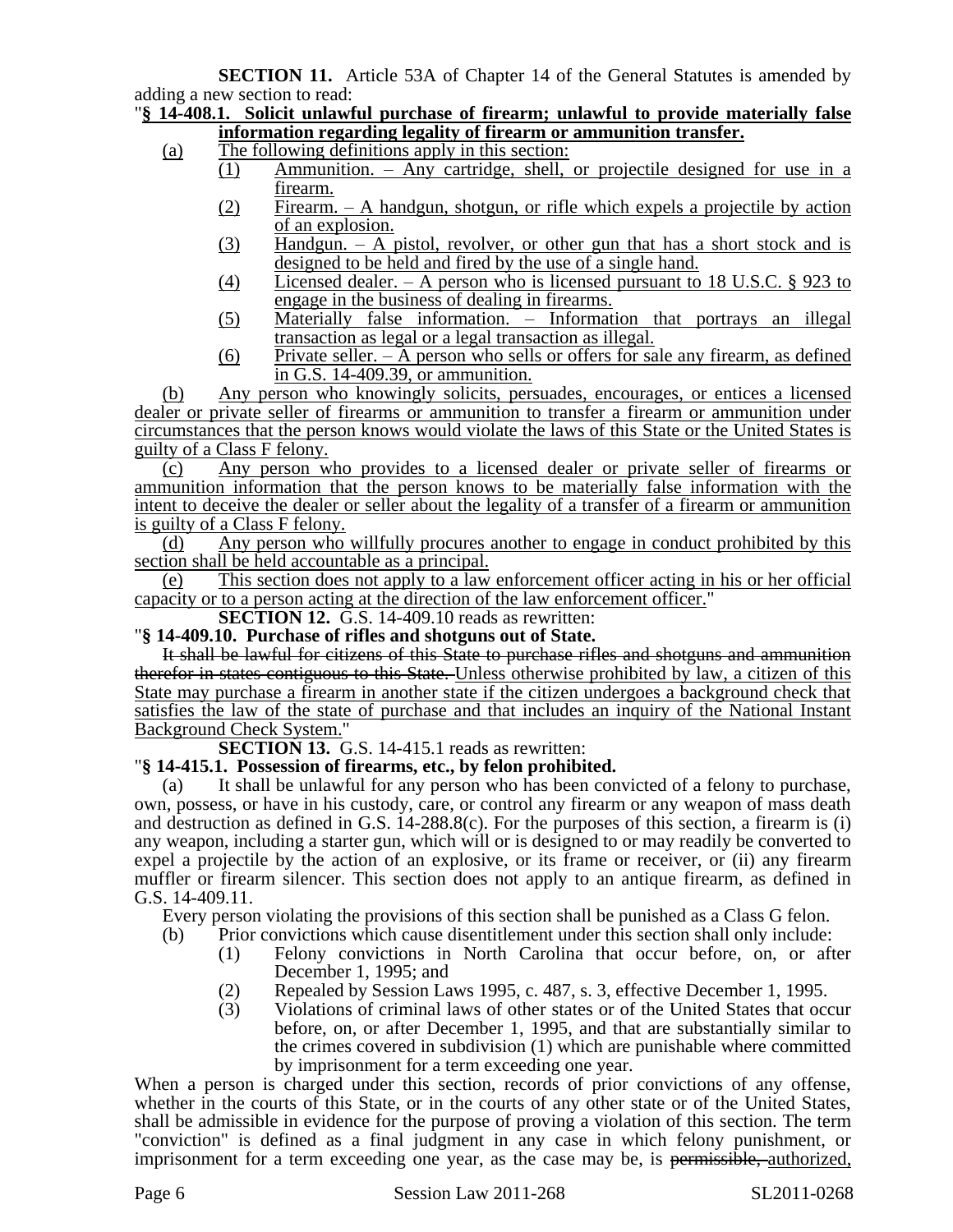without regard to the plea entered or to the sentence imposed. A judgment of a conviction of the defendant or a plea of guilty by the defendant to such an offense certified to a superior court of this State from the custodian of records of any state or federal court shall be prima facie evidence of the facts so certified.

(c) The indictment charging the defendant under the terms of this section shall be separate from any indictment charging him with other offenses related to or giving rise to a charge under this section. An indictment which charges the person with violation of this section must set forth the date that the prior offense was committed, the type of offense and the penalty therefor, and the date that the defendant was convicted or plead guilty to such offense, the identity of the court in which the conviction or plea of guilty took place and the verdict and judgment rendered therein.

(d) This section does not apply to a person whose firearms rights have been restored under G.S. 14-415.4, unless the person is convicted of a subsequent felony after the petition to restore the person's firearms rights is granted who, pursuant to the law of the jurisdiction in which the conviction occurred, has been pardoned or has had his or her firearms rights restored if such restoration of rights could also be granted under North Carolina law.

(e) This section does not apply and there is no disentitlement under this section if the felony conviction is a violation under the laws of North Carolina, another state, or the United States that pertains to antitrust violations, unfair trade practices, or restraints of trade."

**SECTION 14.** G.S. 14-415.11 reads as rewritten:

### "**§ 14-415.11. Permit to carry concealed handgun; scope of permit.**

(a) Any person who has a concealed handgun permit may carry a concealed handgun unless otherwise specifically prohibited by law. The person shall carry the permit together with valid identification whenever the person is carrying a concealed handgun, shall disclose to any law enforcement officer that the person holds a valid permit and is carrying a concealed handgun when approached or addressed by the officer, and shall display both the permit and the proper identification upon the request of a law enforcement officer. In addition to these requirements, a military permittee whose permit has expired during deployment may carry a concealed handgun during the 90 days following the end of deployment and before the permit is renewed provided the permittee also displays proof of deployment to any law enforcement officer.

(b) The sheriff shall issue a permit to carry a concealed handgun to a person who qualifies for a permit under G.S. 14-415.12. The permit shall be valid throughout the State for a period of five years from the date of issuance.

 $\overline{A}$ -Except as provided in G.S. 14-415.27, a permit does not authorize a person to carry a concealed handgun in <u>any of the following:</u>

- (1) areas Areas prohibited by G.S. 269.2, 14-269.3, 14-269.4, and 14-277.2,G.S. 14-269.2, 14-269.3, and 14-277.2.
- (2) Areas prohibited by G.S. 14-269.4, except as allowed under G.S. 14-269.4(6).
- (3) in In an area prohibited by rule adopted under G.S. 120-32.1, G.S. 120-32.1.<br>  $\frac{120}{\text{H}} \cdot \frac{1}{\text{H}} \cdot \frac{1}{\text{H}} \cdot \frac{1}{\text{H}} \cdot \frac{1}{\text{H}} \cdot \frac{1}{\text{H}} \cdot \frac{1}{\text{H}} \cdot \frac{1}{\text{H}} \cdot \frac{1}{\text{H}} \cdot \frac{1}{\text{H}} \cdot \frac{1}{\text{H}} \cdot \frac{1$
- $\frac{4}{10}$  in any area prohibited by 18 U.S.C. § 922 or any other federal  $\frac{1}{4}$ aw, law.
- in In a law enforcement or correctional facility, facility.
- $\frac{6}{17}$  in In a building housing only State or federal offices, offices.<br>(7) in In an office of the State or federal government that is r
- $\frac{1}{2}$  in In an office of the State or federal government that is not located in a building exclusively occupied by the State or federal building exclusively occupied by the State or federal government,government.
- (8) a financial institution, or on any other premises, except state-owned rest areas or state-owned rest stops along the highways, On any private premises where notice that carrying a concealed handgun is prohibited by the posting of a conspicuous notice or statement by the person in legal possession or control of the premises.

(c1) Any person who has a concealed handgun permit may carry a concealed handgun on the grounds or waters of a park within the State Parks System as defined in G.S. 113-44.9.

(c2) It shall be unlawful for a person, with or without a permit, to carry a concealed handgun while consuming alcohol or at any time while the person has remaining in his-the person's body any alcohol or in his the person's blood a controlled substance previously consumed, but a person does not violate this condition if a controlled substance in his the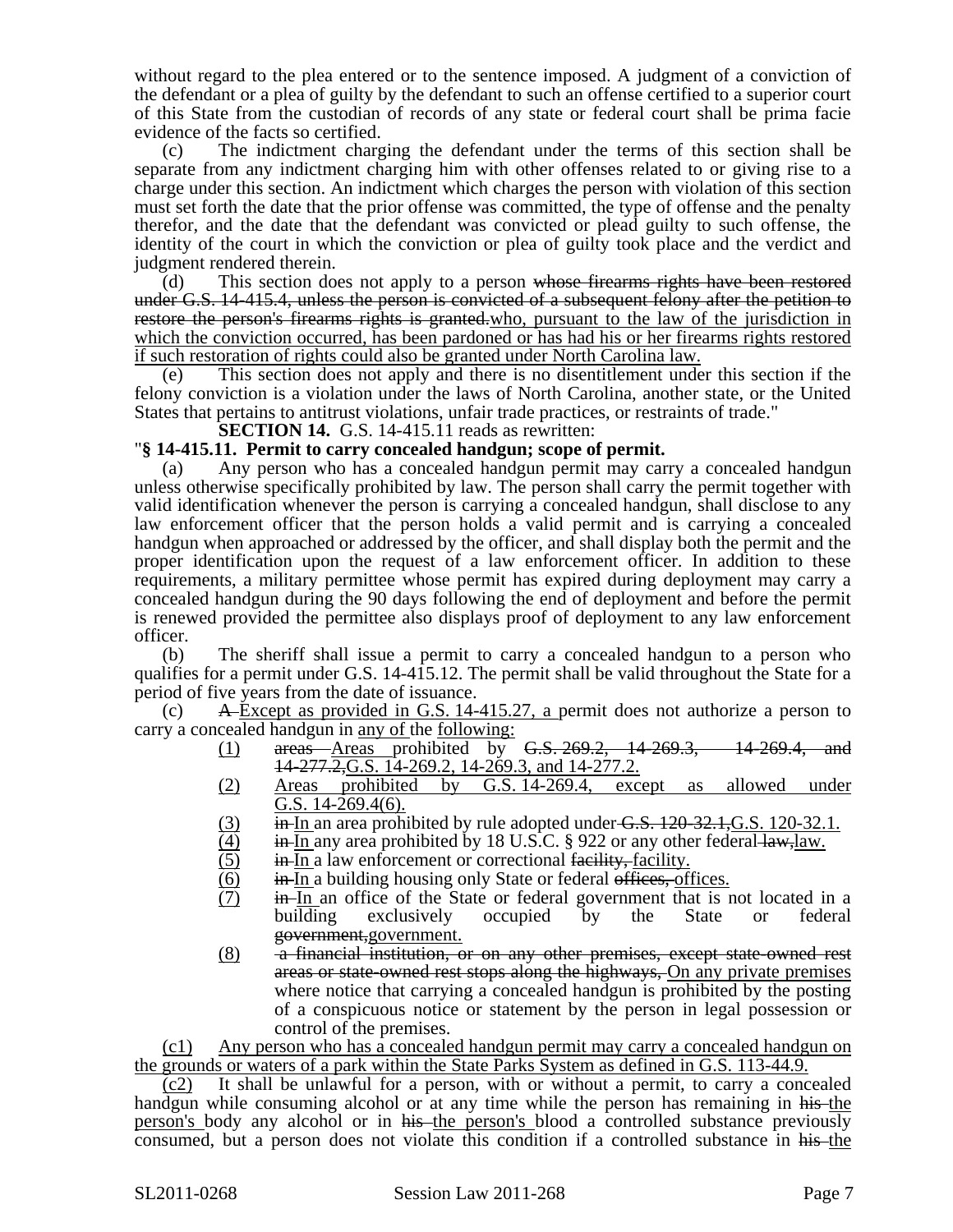person's blood was lawfully obtained and taken in therapeutically appropriate amounts. or if the person is on the person's own property.

 $(c3)$  As provided in G.S. 14-269.4(5), it shall be lawful for a person to carry any firearm openly, or to carry a concealed handgun with a concealed carry permit, at any State-owned rest area, at any State-owned rest stop along the highways, and at any State-owned hunting and fishing reservation.

(d) A person who is issued a permit shall notify the sheriff who issued the permit of any change in the person's permanent address within 30 days after the change of address. If a permit is lost or destroyed, the person to whom the permit was issued shall notify the sheriff who issued the permit of the loss or destruction of the permit. A person may obtain a duplicate permit by submitting to the sheriff a notarized statement that the permit was lost or destroyed and paying the required duplicate permit fee."

**SECTION 15.** G.S. 14-415.13(a)(5) reads as rewritten:

"(a) A person shall apply to the sheriff of the county in which the person resides to obtain a concealed handgun permit. The applicant shall submit to the sheriff all of the following:

… (5) A release, in a form to be prescribed by the Administrative Office of the Courts, that authorizes and requires disclosure to the sheriff of any records concerning the mental health or capacity of the applicant.applicant to be used for the sole purpose of determining whether the applicant is disqualified for a permit under the provisions of G.S. 14-415.12. This provision does not prohibit submitting information related to involuntary commitment to the National Instant Criminal Background Check System (NICS)."

**SECTION 16.** G.S. 14-415.14(b) reads as rewritten:

"(b) The permit application shall also contain a warning substantially as follows:

"CAUTION: Federal law and State law on the possession of handguns and firearms may differ. If you are prohibited by federal law from possessing a handgun or a firearm, you may be prosecuted in federal court. A State permit is not a defense to a federal prosecution.""

**SECTION 17.** G.S. 14-415.15 reads as rewritten:

### "**§ 14-415.15. Issuance or denial of permit.**

(a) Except as permitted under subsection (b) of this section, within 9045 days after receipt of the items listed in G.S. 14-415.13 from an applicant, and receipt of the required records concerning the mental health or capacity of the applicant, the sheriff shall either issue or deny the permit. The sheriff may conduct any investigation necessary to determine the qualification or competency of the person applying for the permit, including record checks.

(b) Upon presentment to the sheriff of the items required under G.S.  $14-415.13$  (a)(1), (2), and (3), the sheriff may issue a temporary permit for a period not to exceed 9045 days to a person who the sheriff reasonably believes is in an emergency situation that may constitute a risk of safety to the person, the person's family or property. The applicant may submit proof of a protective order issued under G.S. 50B-3 for the protection of the applicant as evidence of an emergency situation. The temporary permit may not be renewed and may be revoked by the sheriff without a hearing.

(c) A person's application for a permit shall be denied only if the applicant fails to qualify under the criteria listed in this Article. If the sheriff denies the application for a permit, the sheriff shall, within 90 45 days, notify the applicant in writing, stating the grounds for denial. An applicant may appeal the denial, revocation, or nonrenewal of a permit by petitioning a district court judge of the district in which the application was filed. The determination by the court, on appeal, shall be upon the facts, the law, and the reasonableness of the sheriff's refusal. The determination by the court shall be final."

**SECTION 18.** G.S. 14-415.16 reads as rewritten:

# "**§ 14-415.16. Renewal of permit.**

(a) At least 45 days prior to the expiration date of a permit, the sheriff of the county where the permit was issued shall send a written notice to the permittee explaining that the permit is about to expire and including information about the requirements for renewal of the permit. The notice shall be sent by first class mail to the last known address of the permittee. Failure to receive a renewal notice shall not relieve a permittee of requirements imposed in this section for renewal of the permit.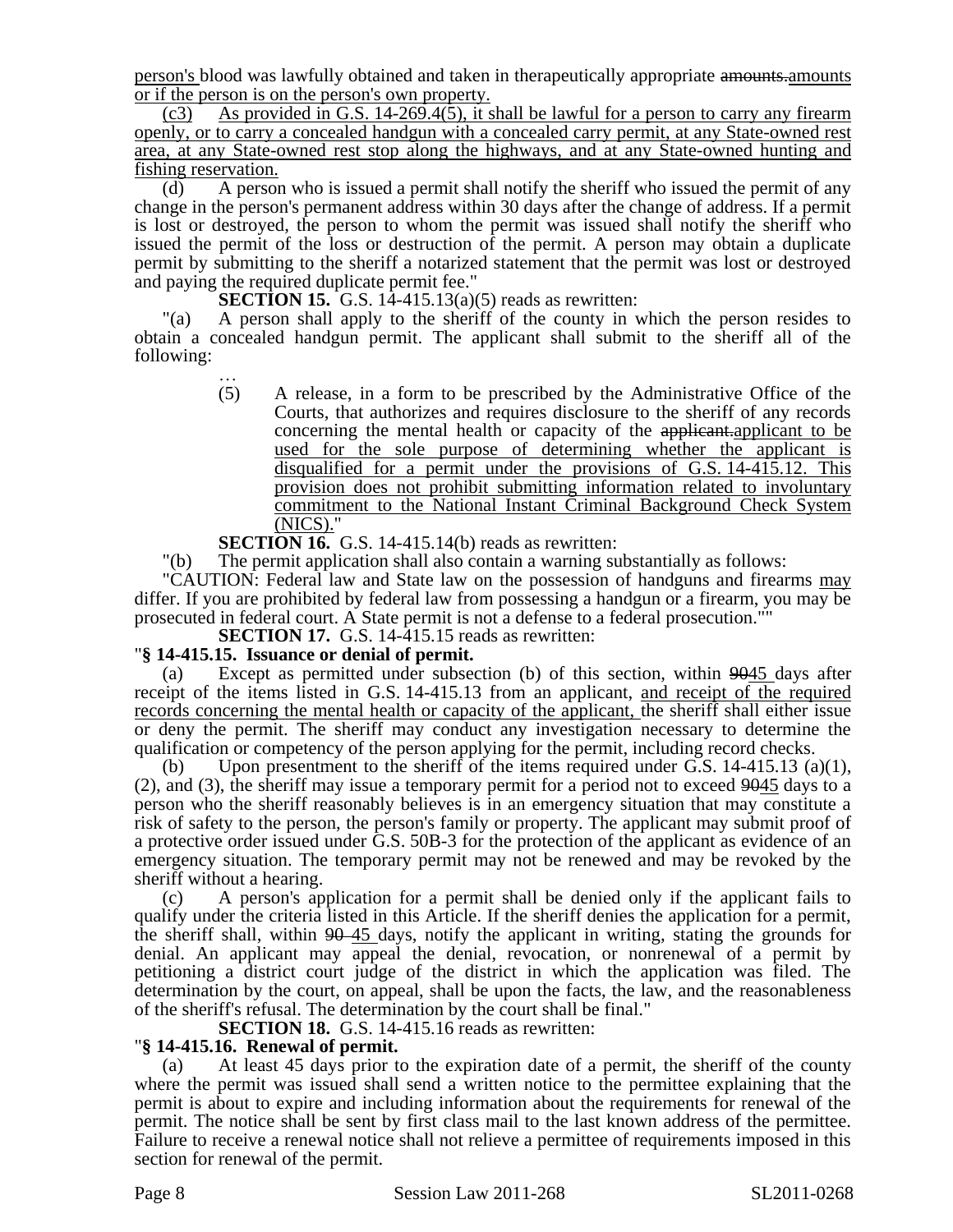(b) The holder of a permit shall apply to renew the permit within the 90-day period prior to its expiration date by filing with the sheriff of the county in which the person resides a renewal form provided by the sheriff's office, a notarized an affidavit stating that the permittee remains qualified under the criteria provided in this Article, a newly administered full set of the permittee's fingerprints, and a renewal fee.

(c) Upon receipt of the completed renewal application, including the permittee's fingerprints, application and the appropriate payment of fees, the sheriff shall determine if the permittee remains qualified to hold a permit in accordance with the provisions of G.S. 14-415.12. The permittee's criminal history shall be updated, including with another inquiry of the National Instant Criminal Background Check System (NICS), and the sheriff may waive the requirement of taking another firearms safety and training course. If the permittee applies for a renewal of the permit within the 90-day period prior to its expiration date and if the permittee remains qualified to have a permit under G.S. 14-415.12, the sheriff shall renew the permit. The permit of a permittee who complies with this section shall remain valid beyond the expiration date of the permit until the permittee either receives a renewal permit or is denied a renewal permit by the sheriff.

(d) No fingerprints shall be required for a renewal permit if the applicant's fingerprints were submitted to the State Bureau of Investigation after June 30, 2001, on the Automated Fingerprint Information System (AFIS) as prescribed by the State Bureau of Investigation.

(e) If the permittee does not apply to renew the permit prior to its expiration date, but does apply to renew the permit within 60 days after the permit expires, the sheriff may waive the requirement of taking another firearms safety and training course. This subsection does not extend the expiration date of the permit."

#### **SECTION 19.** G.S. 14-415.17 reads as rewritten:

#### "**§ 14-415.17. Permit; sheriff to retain and make available to law enforcement agencies a list of permittees.**

The permit shall be in a certificate form, as prescribed by the Administrative Office of the Courts, that is approximately the size of a North Carolina drivers license. It shall bear the signature, name, address, date of birth, and social security number of the permittee, and the drivers license identification number used in applying for the permit. The sheriff shall maintain a listing-listing, including the identifying information, of those persons who are issued a permit and any pertinent information regarding the issued permit. permit. The permit information shall be available upon request to all State and local law enforcement agencies.

Within five days of the date a permit is issued, the sheriff shall send a copy of the permit to the State Bureau of Investigation. The State Bureau of Investigation shall make this information available to law enforcement officers and clerks of court on a statewide system."

**SECTION 20.** G.S. 14-415.18(a) reads as rewritten:

"(a) The sheriff of the county where the permit was issued or the sheriff of the county where the person resides may revoke a permit subsequent to a hearing for any of the following reasons:

- (1) Fraud or intentional or and material misrepresentation in the obtaining of a permit.
- (2) Misuse of a permit, including lending or giving a permit or a duplicate permit to another person, duplicating materially altering a permit, or using a permit with the intent to unlawfully cause harm to a person or property. It shall not be considered misuse of a permit to provide a duplicate of the permit to a vender for record-keeping purposes.
- (3) The doing of an act or existence of a condition which would have been grounds for the denial of the permit by the sheriff.
- (4) The violation of any of the terms of this Article.<br>(5) The applicant is adjudicated guilty of or rece
- The applicant is adjudicated guilty of or receives a prayer for judgment continued for a crime which would have disqualified the applicant from initially receiving a permit.

A permittee may appeal the revocation, or nonrenewal of a permit by petitioning a district court judge of the district in which the applicant resides. The determination by the court, on appeal, shall be upon the facts, the law, and the reasonableness of the sheriff's refusal."

**SECTION 21.(a)** G.S. 14-415.21 reads as rewritten:

### "**§ 14-415.21. Violations of this Article punishable as an infraction and a Class 2 misdemeanor.infraction.**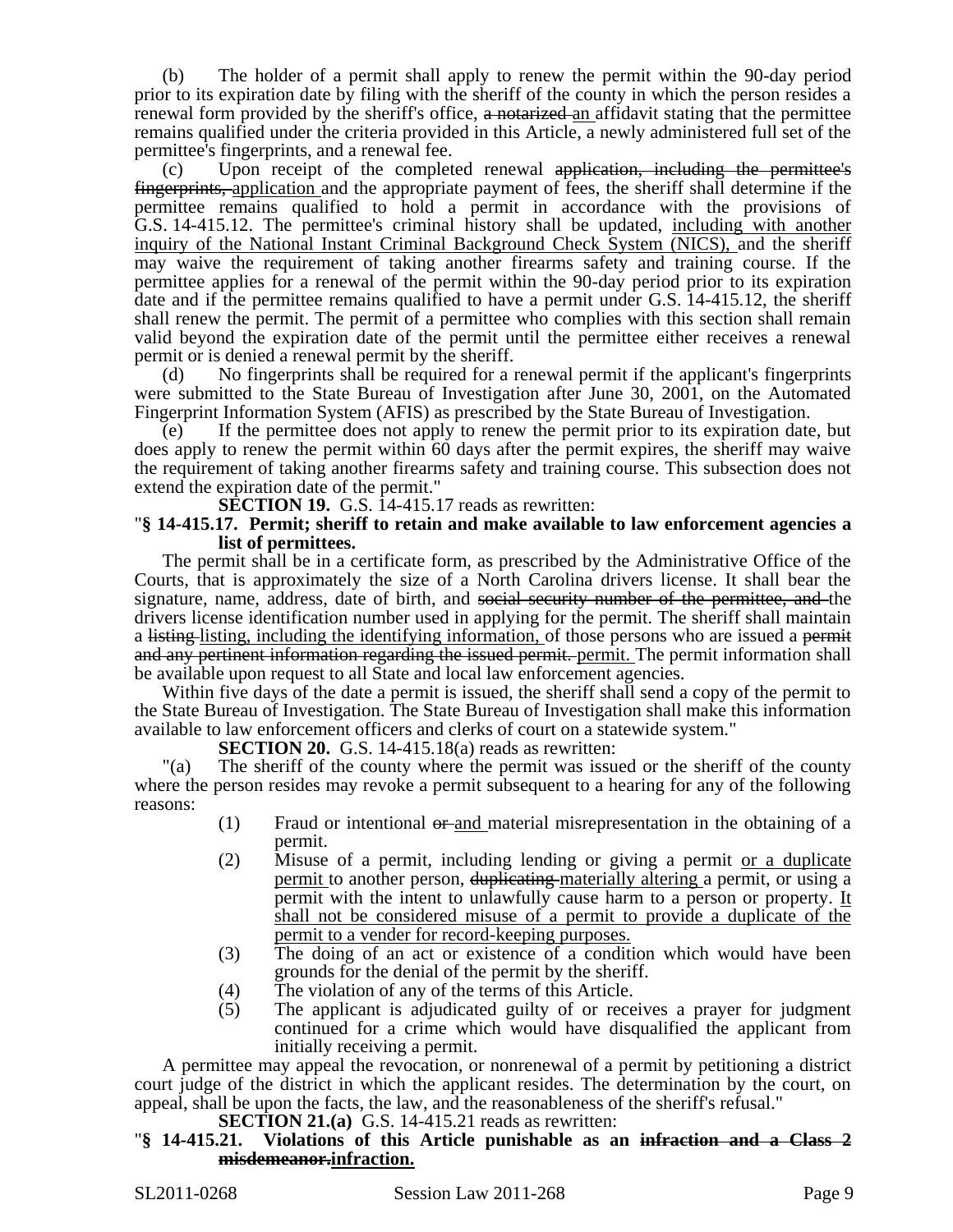(a) A person who has been issued a valid permit who is found to be carrying a concealed handgun without the permit in the person's possession or who fails to disclose to any law enforcement officer that the person holds a valid permit and is carrying a concealed handgun, as required by G.S. 14-415.11, shall be guilty of an infraction for the first offense and shall be punished in accordance with G.S.  $14-3.1$ . In lieu of paying a fine for the first offense, the person may surrender the permit. Subsequent offenses for failing to carry a valid permit or for failing to make the necessary disclosures to a law enforcement officer as required by G.S. 14-415.11 shall be punished in accordance with subsection (b) of this section.

(b) A person who violates the provisions of this Article other than as set forth in subsection (a) of this section is guilty of a Class 2 misdemeanor."

**SECTION 21.(b)** G.S. 14-415.23 reads as rewritten:

### "**§ 14-415.23. Statewide uniformity.**

It is the intent of the General Assembly to prescribe a uniform system for the regulation of legally carrying a concealed handgun. To insure uniformity, no political subdivisions, boards, or agencies of the State nor any county, city, municipality, municipal corporation, town, township, village, nor any department or agency thereof, may enact ordinances, rules, or regulations concerning legally carrying a concealed handgun. A unit of local government may adopt an ordinance to permit the posting of a prohibition against carrying a concealed handgun, in accordance with G.S.  $14-415.11(c)$ , on local government buildings, their appurtenant premises, and parks.buildings and their appurtenant premises. A unit of local government may adopt an ordinance to prohibit, by posting, the carrying of a concealed handgun on municipal and county recreational facilities that are specifically identified by the unit of local government. If a unit of local government adopts such an ordinance with regard to recreational facilities, then the concealed handgun permittee may, nevertheless, secure the handgun in a locked vehicle within the trunk, glove box, or other enclosed compartment or area within or on the motor vehicle. For purposes of this section, the term "recreational facilities" includes only the following: a playground, an athletic field, a swimming pool, and an athletic facility."

**SECTION 22.(a)** G.S. 14-415.24 reads as rewritten:

### "**§ 14-415.24. Reciprocity; out-of-state handgun permits.**

(a) A valid concealed handgun permit or license issued by another state is valid in North Carolina if that state grants the same right to residents of North Carolina who have valid concealed handgun permits issued pursuant to this Article in their possession while carrying concealed weapons in that state.North Carolina.

(b) The Attorney General shall maintain a registry of states that meet the requirements of this section on the North Carolina Criminal Information Network and make the registry available to law enforcement officers for investigative purposes.

(c) Every 12 months after the effective date of this subsection, the Department of Justice shall make written inquiry of the concealed handgun permitting authorities in each other state as to: (i) whether a North Carolina resident may carry a concealed handgun in their state based upon having a valid North Carolina concealed handgun permit and (ii) whether a North Carolina resident may apply for a concealed handgun permit in that state based upon having a valid North Carolina concealed handgun permit. The Department of Justice shall attempt to secure from each state permission for North Carolina residents who hold a valid North Carolina concealed handgun permit to carry a concealed handgun in that state, either on the basis of the North Carolina permit or on the basis that the North Carolina permit is sufficient to permit the issuance of a similar license or permit by the other state."

**SECTION 22.(b)** Article 54B of Chapter 14 of the General Statutes is amended by adding a new section to read:

#### "**§ 14-415.27. Expanded permit scope for district attorneys, assistant district attorneys, and investigators employed by office of the district attorney.**

Notwithstanding G.S. 14-415.11(c), any person who is a district attorney, an assistant district attorney, or an investigator employed by the office of a district attorney and who has a concealed handgun permit issued pursuant to this Article or that is considered valid under G.S. 14-415.24 is not subject to the restrictions and prohibitions set out in G.S. 14-415.11(c) and may carry a concealed handgun in the areas listed in G.S. 14-415.11(c) unless otherwise prohibited by federal law."

**SECTION 23.** G.S. 50B-3.1(d) reads as rewritten:

Surrender. – Upon service of the order, the defendant shall immediately surrender to the sheriff possession of all firearms, machine guns, ammunition, permits to purchase firearms,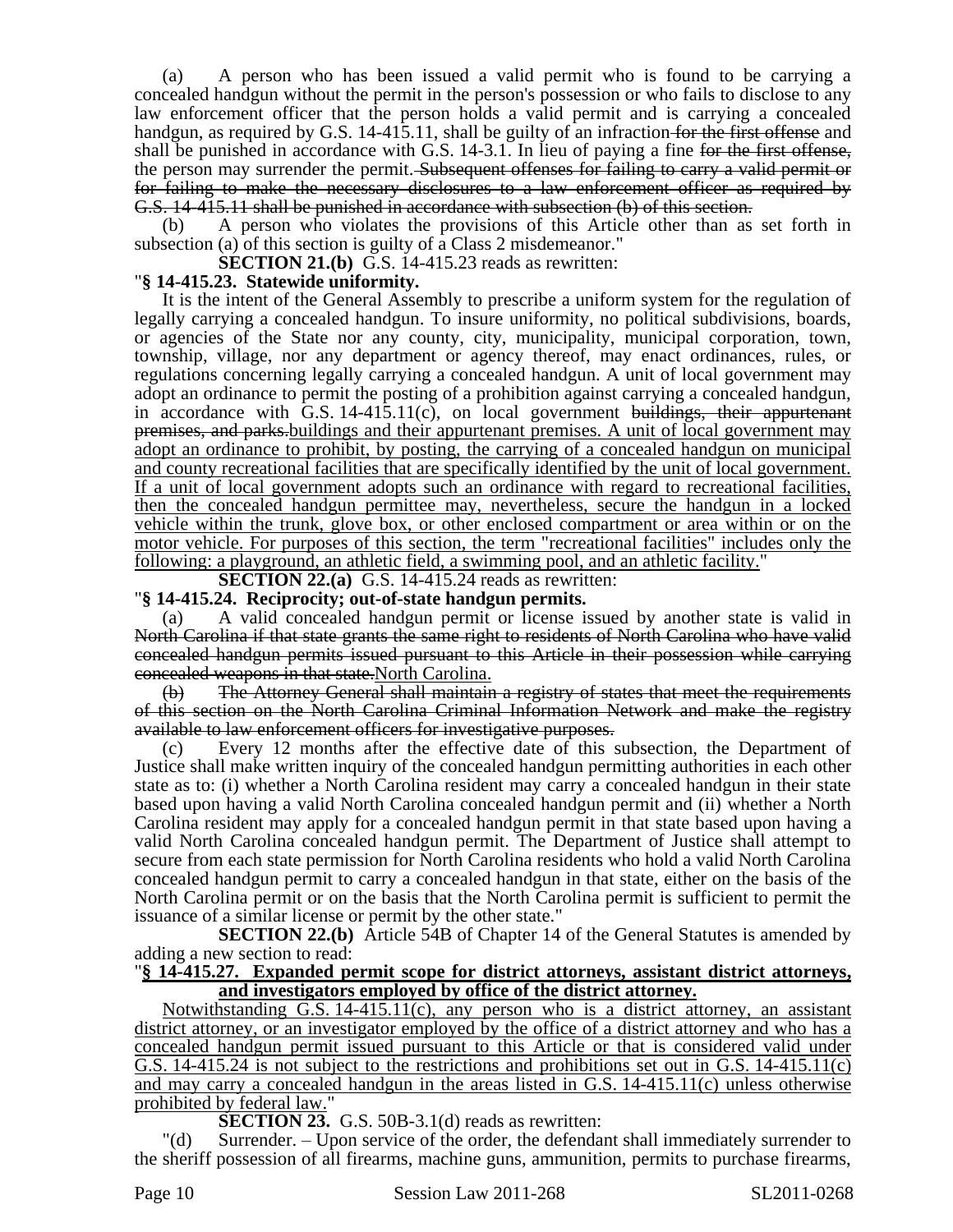and permits to carry concealed firearms that are in the care, custody, possession, ownership, or control of the defendant. In the event that weapons cannot be surrendered at the time the order is served, the defendant shall surrender the firearms, ammunitions, and permits to the sheriff within 24 hours of service at a time and place specified by the sheriff. The sheriff shall store the firearms or contract with a licensed firearms dealer to provide storage.

- (1) If the court orders the defendant to surrender firearms, ammunition, and permits, the court shall inform the plaintiff and the defendant of the terms of the protective order and include these terms on the face of the order, including that the defendant is prohibited from  $\overline{\text{ewning}}$ , possessing, purchasing, or receiving or attempting to  $\overline{\text{own}}$ , possess, purchase, or receive a firearm for so long as the protective order or any successive protective order is in effect. The terms of the order shall include instructions as to how the defendant may request retrieval of any firearms, ammunition, and permits surrendered to the sheriff when the protective order is no longer in effect. The terms shall also include notice of the penalty for violation of G.S. 14-269.8.
- (2) The sheriff may charge the defendant a reasonable fee for the storage of any firearms and ammunition taken pursuant to a protective order. The fees are payable to the sheriff. The sheriff shall transmit the proceeds of these fees to the county finance officer. The fees shall be used by the sheriff to pay the costs of administering this section and for other law enforcement purposes. The county shall expend the restricted funds for these purposes only. The sheriff shall not release firearms, ammunition, or permits without a court order granting the release. The defendant must remit all fees owed prior to the authorized return of any firearms, ammunition, or permits. The sheriff shall not incur any civil or criminal liability for alleged damage or deterioration due to storage or transportation of any firearms or ammunition held pursuant to this section."

# **SECTION 24.** G.S. 50B-3.1(j) reads as rewritten:

"(j) Violations. – In accordance with G.S. 14-269.8, it is unlawful for any person to own, possess, purchase, or receive or attempt to own, possess, purchase, or receive a firearm, as defined in G.S. 14-409.39(2), machine gun, ammunition, or permits to purchase or carry concealed firearms if ordered by the court for so long as that protective order or any successive protective order entered against that person pursuant to this Chapter is in effect. Any defendant violating the provisions of this section shall be guilty of a Class H felony."

**SECTION 25.** G.S. 120-32.1 is amended by adding a new subsection to read:

"(c1) No rule adopted under this section shall prohibit the transportation or storage of a firearm in a closed compartment or container within a person's locked vehicle or in a locked container securely affixed to a person's vehicle. Notwithstanding any other provision of law, a legislator or legislative employee who parks a vehicle in a State-owned parking space that is leased or assigned to that legislator or legislative employee may transport a firearm to the parking space and store that firearm in the vehicle parked in the parking space, provided that: (i) the firearm is in a closed compartment or container within the legislator's or legislative employee's locked vehicle, or (ii) the firearm is in a locked container securely affixed to the legislator or legislative employee's vehicle."